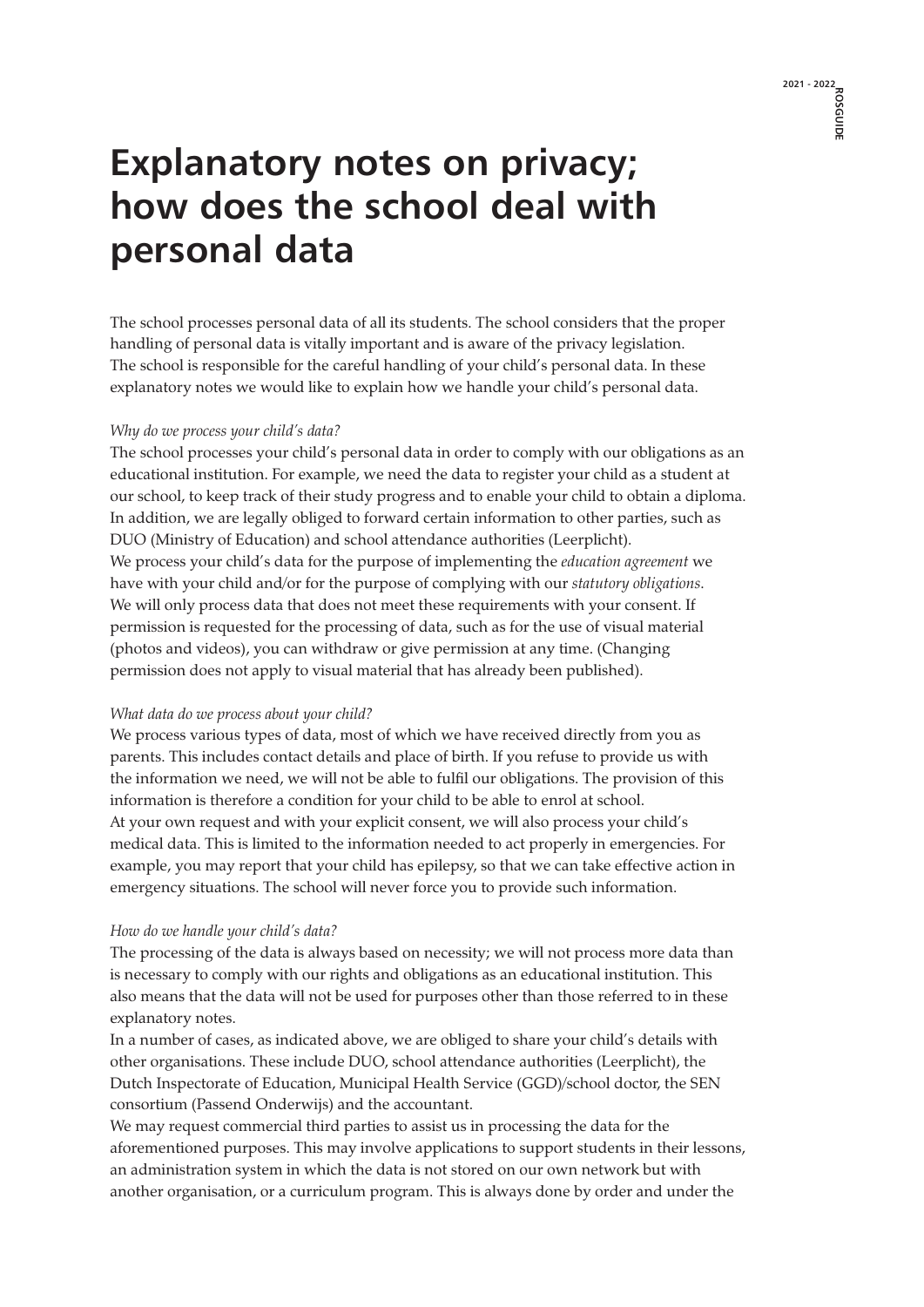responsibility of the school. We conclude agreements with these organisations, which lay down, among other things, which data is processed and how it is secured. We will not share your child's data with commercial third parties for any other purpose. In addition, we will never sell or lease your child's data to third parties.

The personal data is stored in encrypted form as much as possible and only those members of staff can access the data that they need to perform their activities. In addition, we do not store the data for longer than is necessary. We use different retention periods for this, which are provided for and laid down by law. The retention period of completed examinations is, for example, two years after the termination of the education agreement. Data from the student administration is generally kept for seven years. If you are interested in this, we can provide you with a summary.

# *What rights do students and parents of students under 16 have?*

As parents, you have a number of rights with regard to personal data. These rights are laid down by law. Students and/or parents can make use of these rights at any time. This means, for example, that you can always submit a request to inspect the data we process about your child.

In addition, you can also request that data be rectified, limited or completely deleted from the school's systems. You always have the right to supplement or rectify incorrect data. We will then ensure that this data is also adjusted by organisations with which we share and/or exchange this data about your child.

If you ask us to limit or delete your child's data, we will determine whether this is possible. When doing so, we comply with the statutory provisions and examine, for example, whether we do not have a statutory obligation to retain the data.

You also have the right to request that the data that we process from your child and that we have received from you be transferred to you or, at your request, to another organisation. The school will not make any decisions about your child, which are only based on automated data processing (profiling). Decisions are never taken without human intervention.

If you disagree with how we handle your child's data, you can always seek clarification from our Data Protection Officer (see the school contact details). If you do not think your problem will be solved properly, you can report this to the Personal Data Protection Authority (www. autoriteitpersoonsgegevens.nl).

| Category                          | <b>Explanatory note</b>                                      |
|-----------------------------------|--------------------------------------------------------------|
| 1. Contact details                | 1a: surname, first name, email, education (e.g. technical    |
|                                   | sector);                                                     |
|                                   | 1b: date of birth, gender; 1c: other details, i.e.: address, |
|                                   | postcode, place of residence, telephone number and any       |
|                                   | other information required for communication, as well as a   |
|                                   | bank account number for handling payments;                   |
| 2. Student number                 | a record number which contains no information other than     |
|                                   | that referred to in category 1                               |
| 3. Nationality and place of birth |                                                              |
| 4. Parents, guardian              | contact details of parents/guardians of students (surname,   |
|                                   | first name, address, postcode, place of residence, telephone |
|                                   | number and any email address)                                |
| 5. Medical data                   | data necessary for the health or well-being of the student,  |

*Summary of the categories of personal data:*